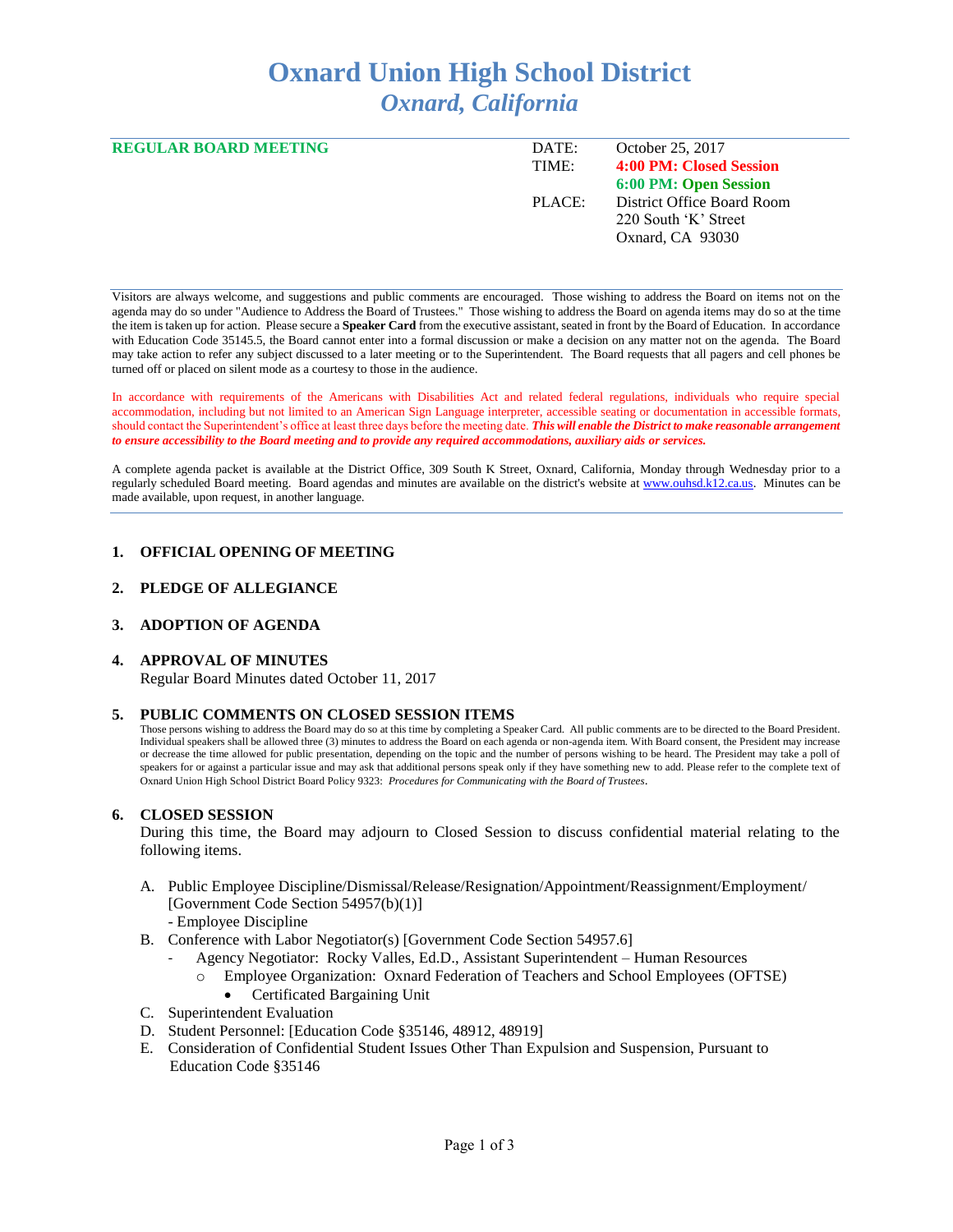## Board Meeting Agenda October 25, 2017

- F. Conference with Real Property Negotiator (Govt. Code § 54956.8) PROPERTY: 50-acres of 107.25 acres located at or near 1825 Camino del Sol, Oxnard, CA (southeast corner of N. Rose Ave. and Cesar Chavez Dr.) Ventura County Assessor Parcel No. 214-0-020-595 AGENCY NEGOTIATOR: Sid Albaugh, Assistant Superintendent Business Services and Dr. Joel Kirschenstein, Consultant Sage Realty Group Inc. NEGOTIATING PARTIES: Brian Edward Maulhardt, as Trustee of the Brian Edward Maulhardt Children's Support Trust UNDER NEGOTIATION: Price and terms of payment
- G. CONFERENCE WITH LEGAL COUNSEL-ANTICIPATED LITIGATION Significant exposure to litigation pursuant to paragraph (2) of subdivision (d) of Section 54956.9: One case
- H. Conference with Real Property Negotiator (Govt. Code § 54956.8) PROPERTY: Multiple District-owned parcels, including: (1) Bell Ranch Property, Assessor Parcel No. ("APN") 156-0-180-385, Camarillo, California; (2) South of Oxnard High School, APN 183-0- 030-180; (3) District Office Campus, 220, 309, and 315 South K Street, Oxnard, CA, APNs 202-0- 010-630 & -740; (4) Hueneme Road Adult School, 527 W Hueneme Road, Oxnard, CA, APN 222- 0-082-625; (5) 280 and 300 Skyway Drive, Camarillo, CA, APN 230-0-130-105; and (6) 15 Stearman Street, Camarillo, CA, APN 230-0-130-115 AGENCY NEGOTIATOR: Sid Albaugh, Assistant Superintendent Business Services and Dr. Joel Kirschenstein, Consultant Sage Realty Group Inc.

NEGOTIATING PARTIES: To be determined

UNDER NEGOTIATION: Price and terms of payment.

## **7. RECONVENE IN PUBLIC: REPORT ON CLOSED SESSION ACTION**

## **8. RECOGNITION**

➢ Summer at City Hall and Summer at the County – Teresa Telles

## **9. PUBLIC COMMENTS TO ADDRESS THE BOARD OF TRUSTEES**

Those persons wishing to address the Board may do so at this time by completing a Speaker Card. All public comments are to be directed to the Board President. Individual speakers shall be allowed three (3) minutes to address the Board on each agenda or non-agenda item. With Board consent, the President may increase or decrease the time allowed for public presentation, depending on the topic and the number of persons wishing to be heard. The President may take a poll of speakers for or against a particular issue and may ask that additional persons speak only if they have something new to add. Please refer to the complete text of Oxnard Union High School District Board Policy 9323: *Procedures for Communicating with the Board of Trustees.*

## **10. SUPERINTENDENT'S REPORT**

## **11. STUDENT REPRESENTATIVE REPORT TO THE BOARD – ANGELINE CESAR**

## **12. STAFF REPORTS**

- **A.** Summer School Maricruz Hernandez
- **B.** School Services Review Findings Dr. Rocky Valles and Sid Albaugh
- **C.** California School Accountability Dashboard Dr. Terri Leon

# **13. CONSENT CALENDAR**

## **Business Services**

**A.** Considerations of Approval of Purchase Orders and Direct Pays, September 29 – October 12, 2017

## Educational Services

- **B.** Consideration of Approval of Renewal Agreement between Oxnard Union High School District and VCOE Hearing Conservation and Audiology Services - IEP Services for the 2017-2018 School Year
- **C.** Consideration of Approval of Student Affiliation Agreement between Oxnard Union High School District/Oxnard Adult School and Ventura County Health Care Agency for Pharmacy Technician Internships